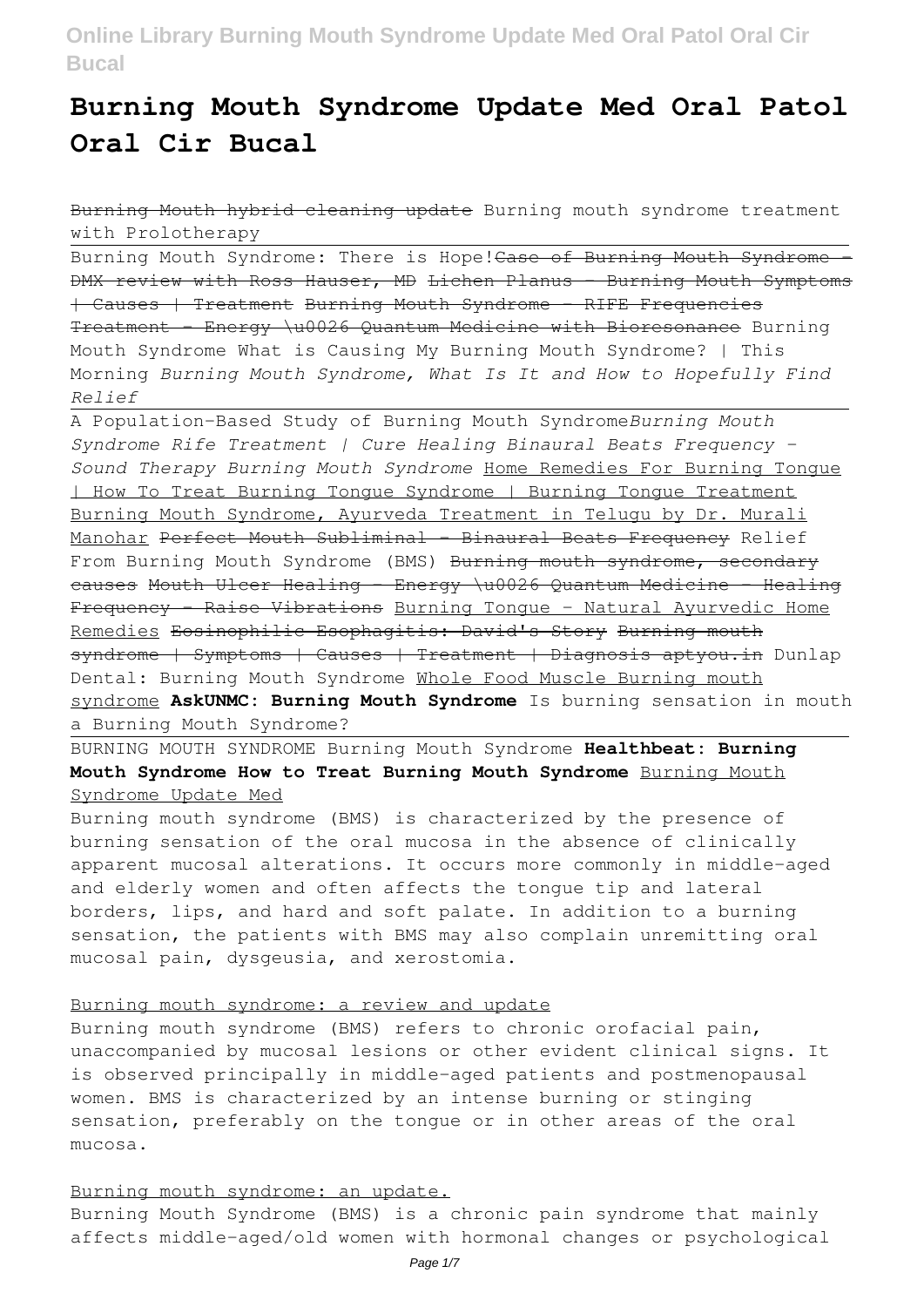disorders. This condition is probably of multifactorial origin, often idiopathic, and its etiopathogenesis remains largely enigmatic. The present paper discusses several aspects of BMS, updates current knowledge, and provides guidelines for patient management.

#### Update on Burning Mouth Syndrome: Overview and Patient ...

Abstract Burning mouth syndrome (BMS) refers to chronic orofacial pain, unaccompanied by mucosal lesions or other evident clinical signs. It is observed principally in middle-aged patients and postmenopausal women. BMS is characterized by an intense burning or stinging sensation, preferably on the tongue or in other areas of the oral mucosa.

Burning mouth syndrome: Update - Med Oral Patol Oral Cir Bucal 14(4):275-291 (2003) Crit Rev Oral Biol Med 275 (I) Introduction Burning Mouth Syndrome (BMS) is a chronic pain syn-drome that mainly affects middle-aged/old women with hormonal changes or psychological disorders (Gorskyet al., 1987, 1991; Grushka, 1987). This condition is probably of mul-tifactorial origin, often idiopathic, and its etiopathogenesis

### Update on Burning Mouth Syndrome: Overview and Patient ... Burning mouth syndrome is the medical term for ongoing (chronic) or recurrent burning in the mouth without an obvious cause. This discomfort may affect the tongue, gums, lips, inside of your cheeks, roof of your mouth (palate) or widespread areas of your whole mouth. The burning sensation can be severe, as if you scalded your mouth.

#### Burning mouth syndrome - Symptoms and causes - Mayo Clinic

Burning mouth syndrome (BMS) is typically described by the patients as a burning sensation of the oral mucosa in the absence of clinically apparent mucosal alterations. It occurs more commonly in middle?aged and elderly women, with an overall prevalence ranging from 0.7% to 7% and a prevalence up to 12% to 18% for post?menopausal women with BMS 1  $- 6$ .

#### Burning mouth syndrome: a review and update - Sun - 2013 ...

Burning mouth syndrome is a debilitating medical condition affecting nearly 1.3 million of Americans. Its common features include a burning painful sensation in the mouth, often associated with dysgeusia and xerostomia, despite normal salivation. Classically, symptoms are better in the morning, worsen during the day and typically subside at night.

#### Burning mouth syndrome - PubMed Central (PMC)

Burning mouth syndrome (BMS) is a condition that causes a burning feeling in your mouth. The sensation can develop suddenly and occur anywhere in your mouth. It's commonly felt on the roof of your...

#### Burning Mouth Syndrome: Symptoms, Causes, and Treatment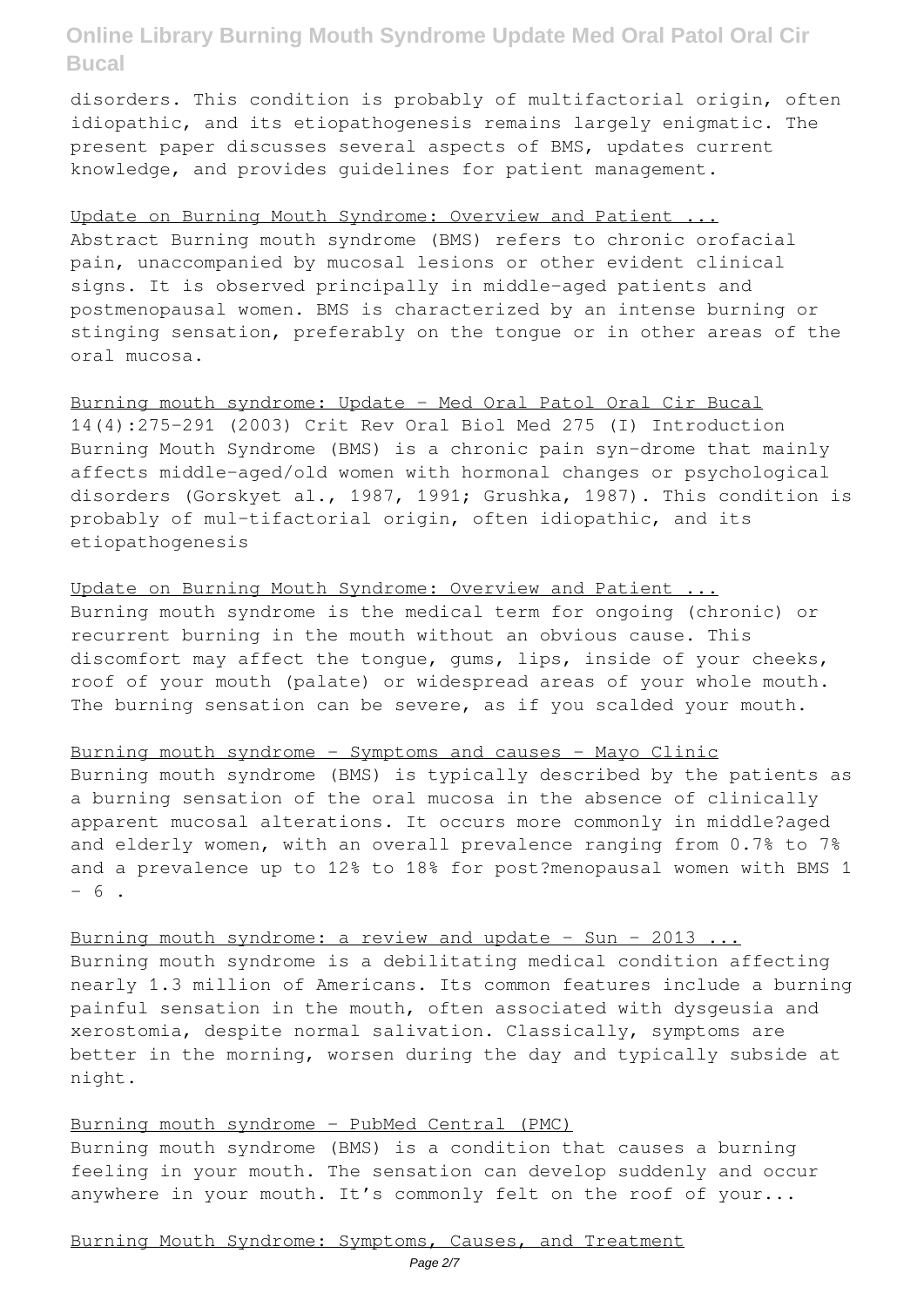Burning Mouth Syndrome Update Med Oral Patol Oral Cir Bucal Thank you enormously much for downloading burning mouth syndrome update med oral patol oral cir bucal.Most likely you have knowledge that, people have look numerous time for their favorite books as soon as this burning mouth syndrome update med oral patol oral cir bucal, but stop going ...

Burning Mouth Syndrome Update Med Oral Patol Oral Cir Bucal Burning mouth syndrome (BMS) is a burning sensation in the mouth with no underlying known dental or medical cause. No related signs of disease are found in the mouth. People with burning mouth syndrome may also have a subjective xerostomia (dry mouth sensation where no cause can be found such as reduced salivary flow), paraesthesia (altered sensation such as tingling in the mouth), or an ...

#### Burning mouth syndrome - Wikipedia

Burning mouth syndrome is a poorly understood condition that causes a burning sensation in the tongue or mouth. The pain and discomfort caused by burning mouth syndrome (BMS) are often recurrent....

#### Burning mouth syndrome: Symptoms, causes, and treatment

Various cases of drug-associated burning mouth syndrome (BMS) have been reported. ACE inhibitors and angiotensin receptor blockers are perhaps the most commonly noted in case reports. [ 40, 41, 42]...

#### Which drugs may be etiologic factors in burning mouth ...

primary burning mouth syndrome (BMS) is a chronic pain disorder characterized by burning sensations in the mouth that fluctuate in intensity and recur daily for  $> 2$  hours/day over a period of  $> 3$ months, without clinically evident cause 1, 2, 3, 4 primary BMS has 3 distinct, subclinical neuropathic pain subtypes that may overlap in some patients

#### Burning Mouth Syndrome - DynaMed

If burning mouth syndrome has been caused by a poor diet, then your dental team can suggest supplements for you. If needed, your dental team can as well adjust or replace irritating dentures or recommend you medicine for a fungal infection in your mouth. Several doctors may recommend a course of counselling and low-dose anti-depressants.

Medications That Cause Burning Mouth Syndrome | Burning ... About Burning Mouth Syndrome: Burning mouth syndrome is a condition that involves a sensation of burning and pain in the tongue, gums, roof of the mouth, and cheeks. Drugs Used to Treat Burning Mouth Syndrome

List of Burning Mouth Syndrome (Glossopyrosis) Medications ... Burning mouth syndrome occurs most commonly among postmenopausal women. Changes in hormone levels may affect your taste buds and the composition of your saliva, and require hormone replacement therapy,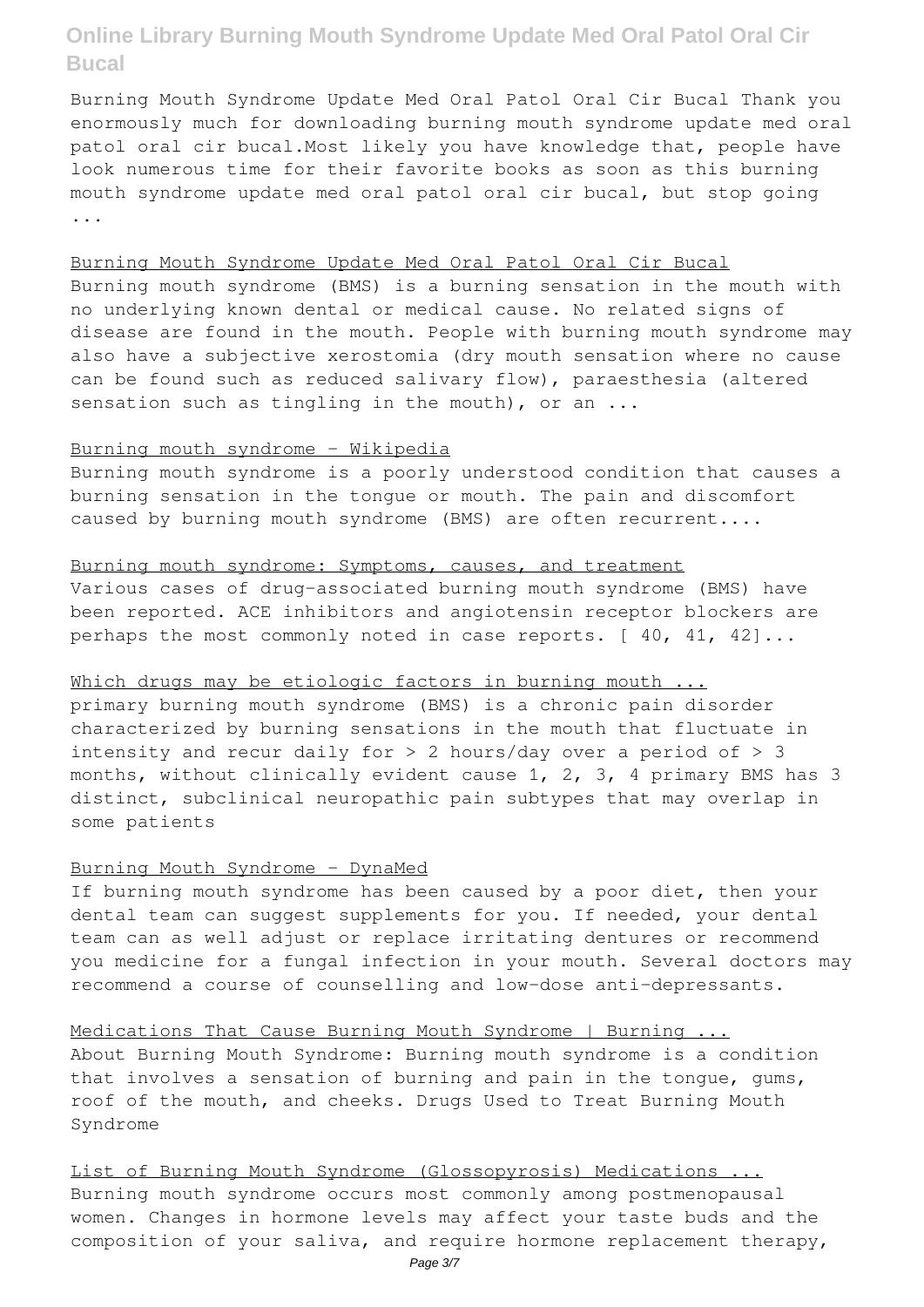according to Everyday Health.

#### Five Approaches To Burning Mouth Syndrome Treatment

Burning mouth syndrome (BMS) is characterized by an oral burning sensation in the absence of any organic disorders of the oral cavity. Although the cause of BMS is not known, a complex association of biological and psychological factors has been identified, suggesting the existence of a multifactorial etiology.

#### Burning mouth syndrome: An update Ambaldhage VK ...

Burning Mouth Syndrome (BMS) is a chronic pain syndrome that mainly affects middle-aged/old women with hormonal changes or psychological disorders. This condition is probably of multifactorial orig... Update on Burning Mouth Syndrome: Overview and Patient Management - A. Scala, L. Checchi, M. Montevecchi, I. Marini, M.A. Giamberardino, 2003

Burning Mouth hybrid cleaning update Burning mouth syndrome treatment with Prolotherapy

Burning Mouth Syndrome: There is Hope! Case of Burning Mouth Syndrome DMX review with Ross Hauser, MD Lichen Planus - Burning Mouth Symptoms | Causes | Treatment Burning Mouth Syndrome - RIFE Frequencies Treatment - Energy \u0026 Quantum Medicine with Bioresonance Burning Mouth Syndrome What is Causing My Burning Mouth Syndrome? | This Morning *Burning Mouth Syndrome, What Is It and How to Hopefully Find Relief*

A Population-Based Study of Burning Mouth Syndrome*Burning Mouth Syndrome Rife Treatment | Cure Healing Binaural Beats Frequency - Sound Therapy Burning Mouth Syndrome* Home Remedies For Burning Tongue | How To Treat Burning Tongue Syndrome | Burning Tongue Treatment Burning Mouth Syndrome, Ayurveda Treatment in Telugu by Dr. Murali Manohar Perfect Mouth Subliminal - Binaural Beats Frequency Relief From Burning Mouth Syndrome (BMS) Burning mouth syndrome, secondary causes Mouth Ulcer Healing - Energy \u0026 Quantum Medicine - Healing Frequency - Raise Vibrations Burning Tongue - Natural Ayurvedic Home Remedies Eosinophilic Esophagitis: David's Story Burning mouth syndrome | Symptoms | Causes | Treatment | Diagnosis aptyou.in Dunlap Dental: Burning Mouth Syndrome Whole Food Muscle Burning mouth syndrome **AskUNMC: Burning Mouth Syndrome** Is burning sensation in mouth a Burning Mouth Syndrome?

BURNING MOUTH SYNDROME Burning Mouth Syndrome **Healthbeat: Burning Mouth Syndrome How to Treat Burning Mouth Syndrome** Burning Mouth Syndrome Update Med

Burning mouth syndrome (BMS) is characterized by the presence of burning sensation of the oral mucosa in the absence of clinically apparent mucosal alterations. It occurs more commonly in middle-aged and elderly women and often affects the tongue tip and lateral borders, lips, and hard and soft palate. In addition to a burning sensation, the patients with BMS may also complain unremitting oral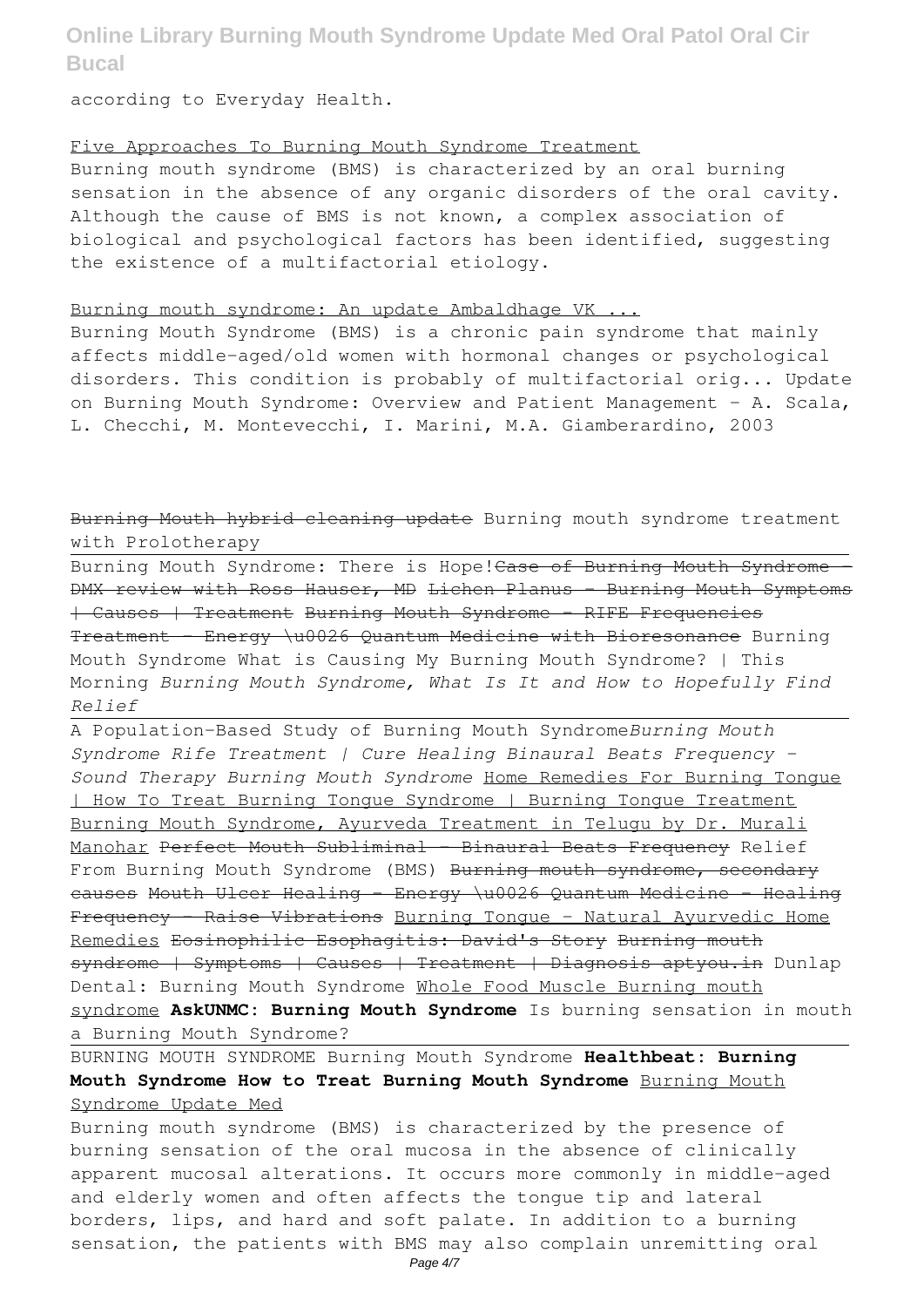mucosal pain, dysgeusia, and xerostomia.

#### Burning mouth syndrome: a review and update

Burning mouth syndrome (BMS) refers to chronic orofacial pain, unaccompanied by mucosal lesions or other evident clinical signs. It is observed principally in middle-aged patients and postmenopausal women. BMS is characterized by an intense burning or stinging sensation, preferably on the tongue or in other areas of the oral mucosa.

#### Burning mouth syndrome: an update.

Burning Mouth Syndrome (BMS) is a chronic pain syndrome that mainly affects middle-aged/old women with hormonal changes or psychological disorders. This condition is probably of multifactorial origin, often idiopathic, and its etiopathogenesis remains largely enigmatic. The present paper discusses several aspects of BMS, updates current knowledge, and provides guidelines for patient management.

#### Update on Burning Mouth Syndrome: Overview and Patient ...

Abstract Burning mouth syndrome (BMS) refers to chronic orofacial pain, unaccompanied by mucosal lesions or other evident clinical signs. It is observed principally in middle-aged patients and postmenopausal women. BMS is characterized by an intense burning or stinging sensation, preferably on the tongue or in other areas of the oral mucosa.

#### Burning mouth syndrome: Update - Med Oral Patol Oral Cir Bucal

14(4):275-291 (2003) Crit Rev Oral Biol Med 275 (I) Introduction Burning Mouth Syndrome (BMS) is a chronic pain syn-drome that mainly affects middle-aged/old women with hormonal changes or psychological disorders (Gorskyet al., 1987, 1991; Grushka, 1987). This condition is probably of mul-tifactorial origin, often idiopathic, and its etiopathogenesis

#### Update on Burning Mouth Syndrome: Overview and Patient ...

Burning mouth syndrome is the medical term for ongoing (chronic) or recurrent burning in the mouth without an obvious cause. This discomfort may affect the tongue, gums, lips, inside of your cheeks, roof of your mouth (palate) or widespread areas of your whole mouth. The burning sensation can be severe, as if you scalded your mouth.

#### Burning mouth syndrome - Symptoms and causes - Mayo Clinic

Burning mouth syndrome (BMS) is typically described by the patients as a burning sensation of the oral mucosa in the absence of clinically apparent mucosal alterations. It occurs more commonly in middle?aged and elderly women, with an overall prevalence ranging from 0.7% to 7% and a prevalence up to 12% to 18% for post?menopausal women with BMS 1  $- 6$ .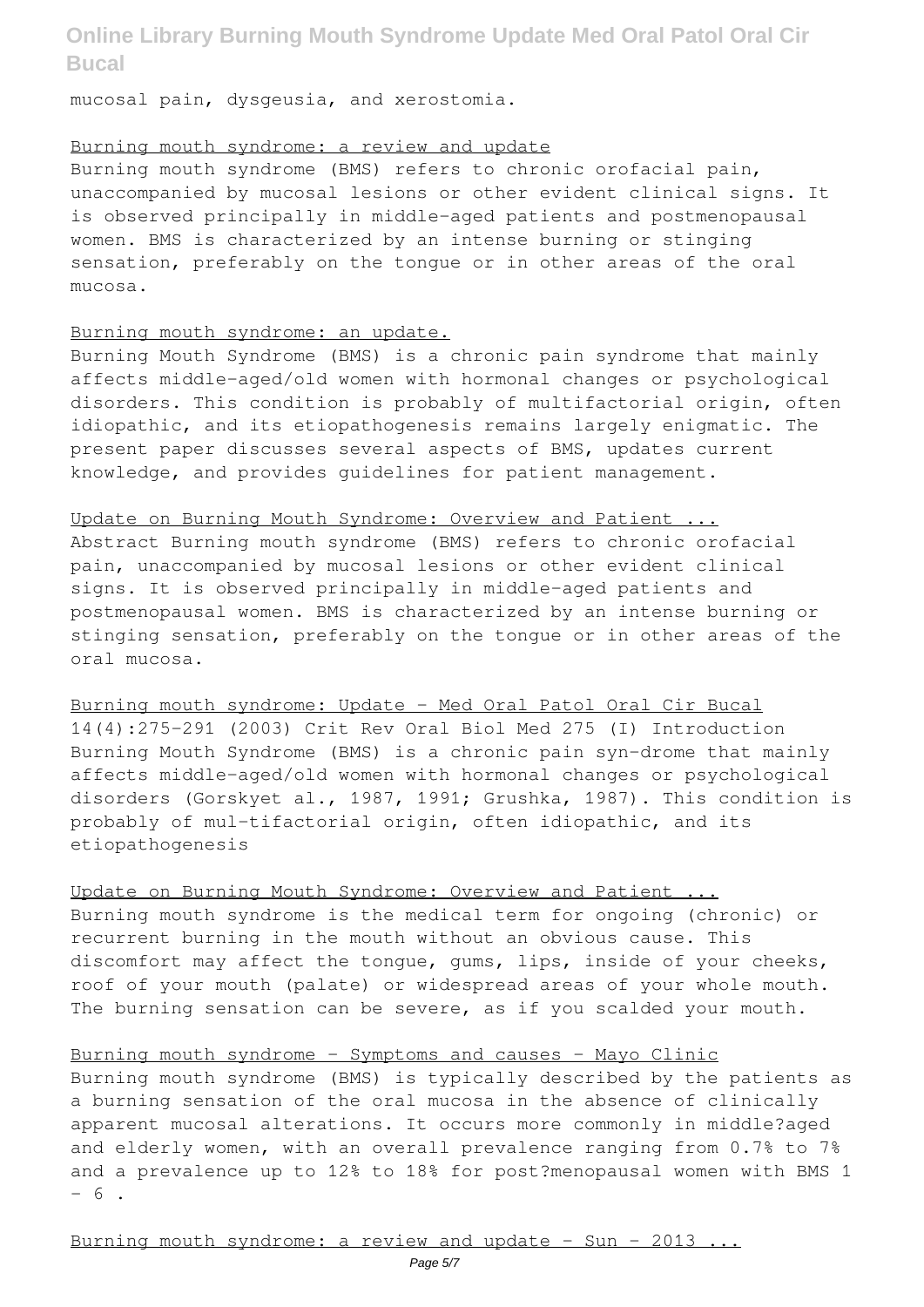Burning mouth syndrome is a debilitating medical condition affecting nearly 1.3 million of Americans. Its common features include a burning painful sensation in the mouth, often associated with dysgeusia and xerostomia, despite normal salivation. Classically, symptoms are better in the morning, worsen during the day and typically subside at night.

#### Burning mouth syndrome - PubMed Central (PMC)

Burning mouth syndrome (BMS) is a condition that causes a burning feeling in your mouth. The sensation can develop suddenly and occur anywhere in your mouth. It's commonly felt on the roof of your...

#### Burning Mouth Syndrome: Symptoms, Causes, and Treatment

Burning Mouth Syndrome Update Med Oral Patol Oral Cir Bucal Thank you enormously much for downloading burning mouth syndrome update med oral patol oral cir bucal.Most likely you have knowledge that, people have look numerous time for their favorite books as soon as this burning mouth syndrome update med oral patol oral cir bucal, but stop going ...

### Burning Mouth Syndrome Update Med Oral Patol Oral Cir Bucal Burning mouth syndrome (BMS) is a burning sensation in the mouth with no underlying known dental or medical cause. No related signs of disease are found in the mouth. People with burning mouth syndrome may also have a subjective xerostomia (dry mouth sensation where no cause can be found such as reduced salivary flow), paraesthesia (altered sensation such as tingling in the mouth), or an ...

#### Burning mouth syndrome - Wikipedia

Burning mouth syndrome is a poorly understood condition that causes a burning sensation in the tongue or mouth. The pain and discomfort caused by burning mouth syndrome (BMS) are often recurrent....

#### Burning mouth syndrome: Symptoms, causes, and treatment

Various cases of drug-associated burning mouth syndrome (BMS) have been reported. ACE inhibitors and angiotensin receptor blockers are perhaps the most commonly noted in case reports. [ 40, 41, 42]...

#### Which drugs may be etiologic factors in burning mouth ...

primary burning mouth syndrome (BMS) is a chronic pain disorder characterized by burning sensations in the mouth that fluctuate in intensity and recur daily for  $> 2$  hours/day over a period of  $> 3$ months, without clinically evident cause 1, 2, 3, 4 primary BMS has 3 distinct, subclinical neuropathic pain subtypes that may overlap in some patients

#### Burning Mouth Syndrome - DynaMed

If burning mouth syndrome has been caused by a poor diet, then your dental team can suggest supplements for you. If needed, your dental team can as well adjust or replace irritating dentures or recommend